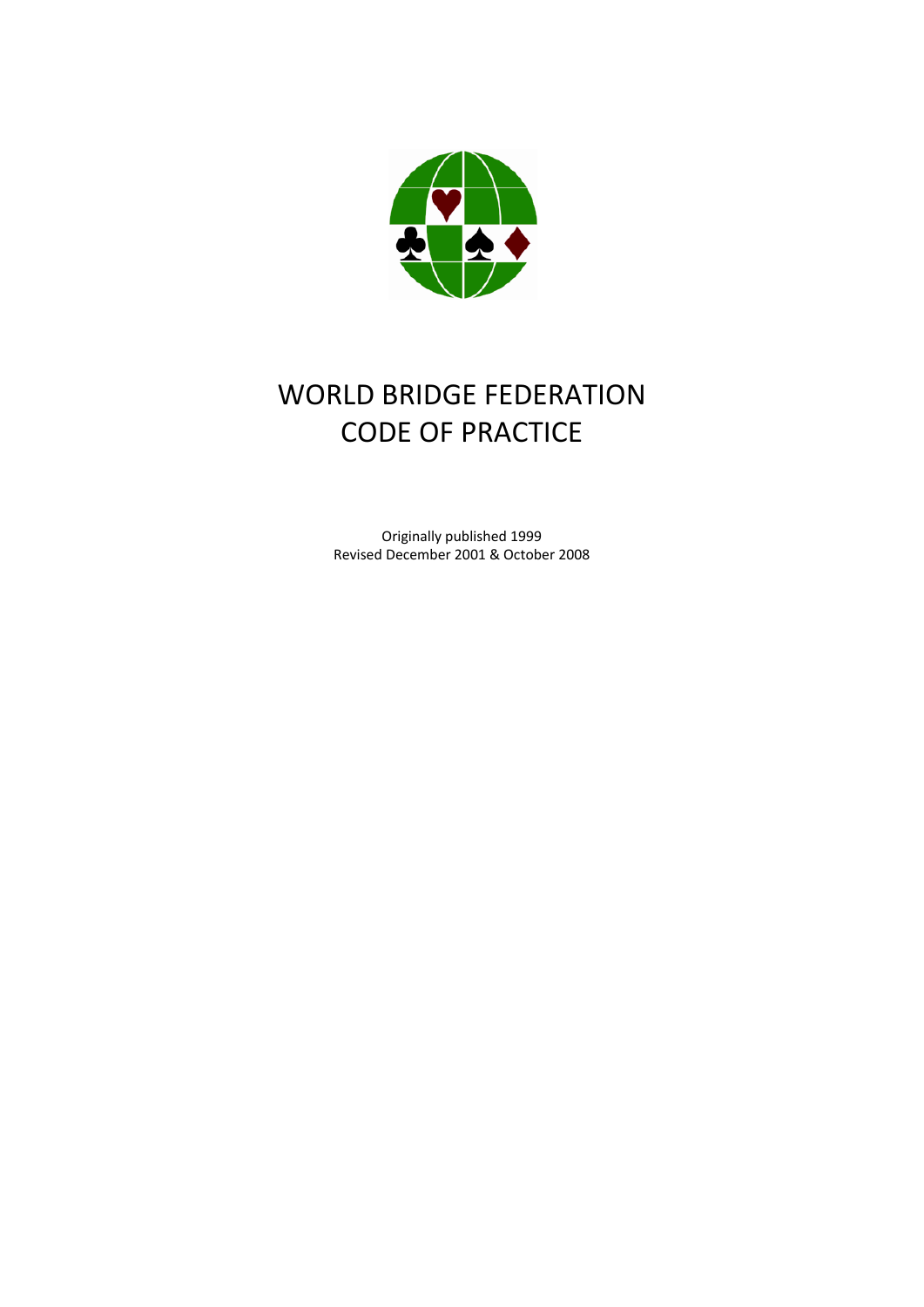## **Table of Contents WBF Code of Practice**

### **Contents**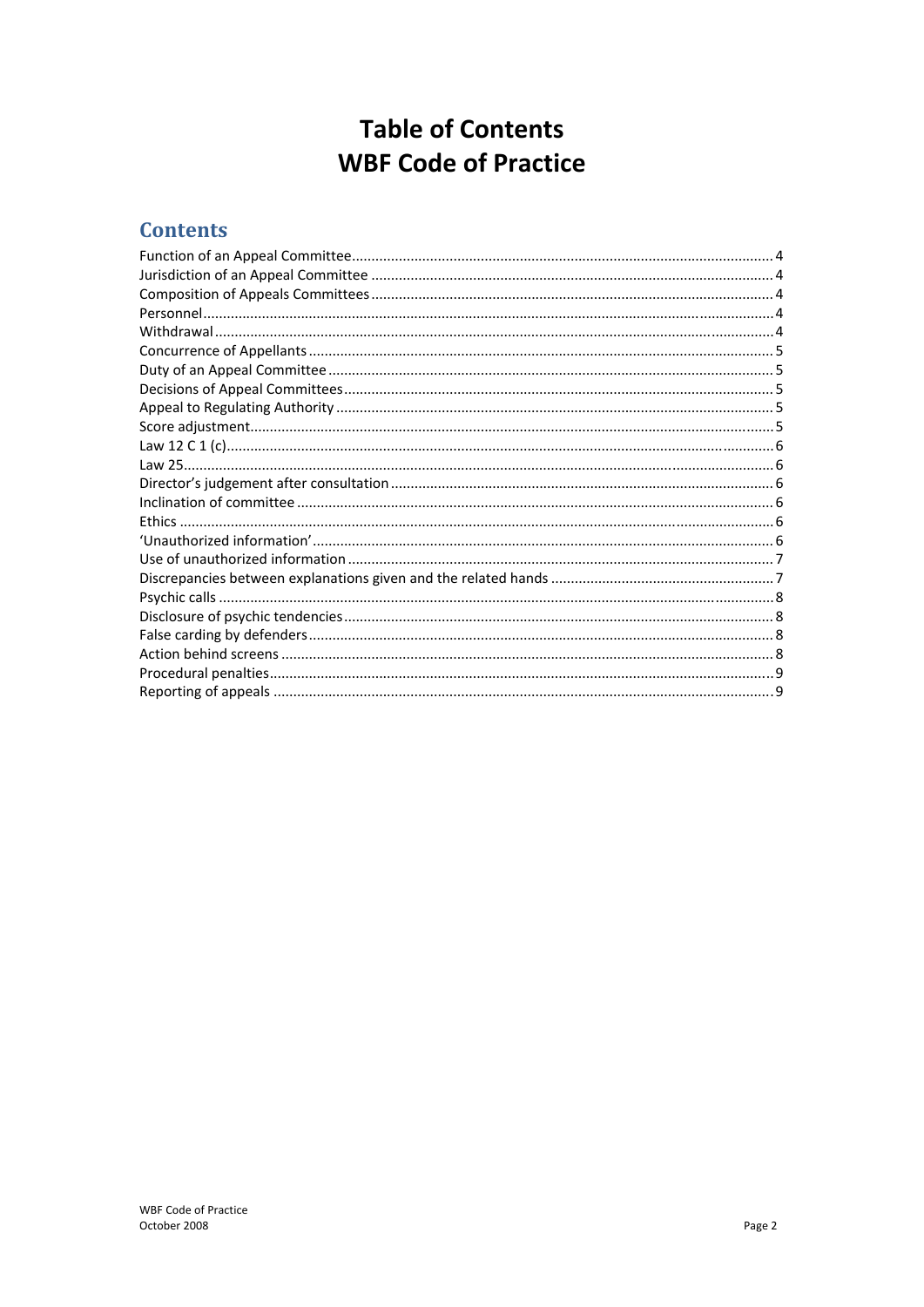#### **FOREWORD TO THE FIRST EDITION (published 1999)**

It has become widely apparent that there are inconsistencies in the handling of appeals at the various levels of our game. This has concerned the World Bridge Federation and, after much effort and sober discussion on the part of a number of leading personalities, the Federation has now produced its first Code of Practice for Appeals Committees. I hope this will quickly be adopted, worldwide, for the conduct of appeals. No‐one suggests that the attempt will not be improved upon, but we believe that we should learn something of its operation over a period of time before eventually it is the subject of a review.

In the meanwhile the Federation extends an invitation to all, and especially to players, (a) to submit to the Federation opinions arising from practical experience of the effects where the Code is adopted, and (b) to restrain any tendency to blame appeals committees for players' lack of success. The time and energies devoted by the authors to this determined effort to raise the standards of appeal committee work deserve a generous response from players, who will be only too well aware that the great rarity in Bridge is the partnership that loses more points in front of the appeal committee than it has thrown away in the course of not winning the tournament.

> José Damiani President

The participants in the group discussion in Lausanne, 21<sup>st</sup>-23<sup>rd</sup> September 1999, were as shown below. This Code of Practice was the product of their meetings.

**Under the Presidency of** Mr. José Damiani **Chairman for the Working Meetings** Mr. John Wignall **Participants:** Mr. Jens Auken Mr. Ernesto d'Orsi Mrs. Joan Gerard Mr. Grattan Endicott Mr. Mazhar Jafri Mr. Ton Kooijman Mr. Jeffrey Polisner Mr. William Schoder Mr. Robert S. Wolff

Mr. Endicott also acts as Secretary for the group. Communications to him, please, at: 14 Elmswood Court, Palmerston Road Liverpool L18 8DJ UK. email: grandaeval@tiscali.co.uk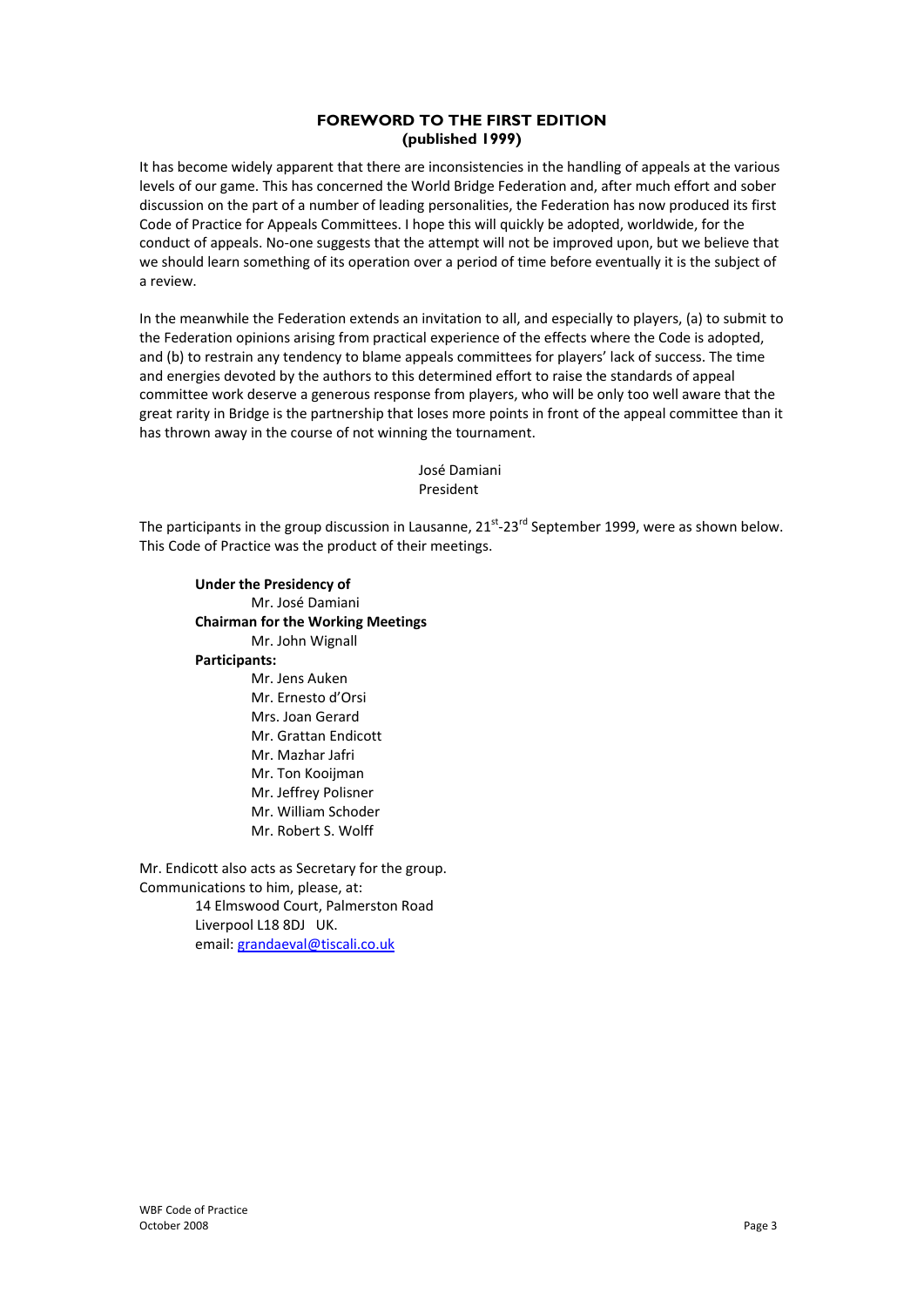The World Bridge Federation ('WBF') adopts the following standards as regulations for the conduct of appeals from decisions of Tournament Directors and recommends their adoption to each affiliated Organization. After issue the WBF Appendix to the 2007 Laws will stand part of this Code.

#### **Function of an Appeal Committee**

The committee is to hear and make judgement upon an appeal duly made as the laws and the applicable regulations determine, from a ruling by a Director (in person or by an assistant on his behalf). An appeal against a ruling may only be made by a side present at the table where the ruling was given. No account is to be taken of the interests of other contestants in the outcome.

#### **Jurisdiction of an Appeal Committee**

The committee hears appeals under Law 93 B 2, and may exercise any of the powers of the Director in resolving them. Appeals of questions of law or regulation are heard by the Director in charge (Law 93 B 1); a further appeal against his decision may be made thereafter to an Appeal Committee which has no power to overturn the Director in charge's decision but may recommend to him that he reconsider (Law 93 B 3). The committee may recommend likewise to the Director in charge a review of any disciplinary penalty he may have applied under Law 91 but may not rescind or vary it (powers that it does have in relation to Law 90 procedural penalties). An appeal committee does have the power to apply a disciplinary penalty if the Director in charge has not done so and there is found to have been a breach of the laws governing conduct that the Director in charge has not penalized. The WBF recommends the greatest restraint in exercising this power when the Director in charge has not done so and points to the possible alternative of admonishment if a majority of the committee is strongly of the opinion that some action is justified.

#### **Composition of Appeals Committees**

An appeal committee is ideally comprised of not fewer than three members nor more than five. The World Bridge Federation recognizes that there can be circumstances in which an appeal may be made to an officially appointed individual, but regards this as unacceptable at international level and to be avoided where possible at national level. The Regulating Authority should establish its decisions in respect of these matters.

#### **Personnel**

An appeal committee will ideally incorporate a quota of strong players together with other members considered to be of broad bridge experience who have a balanced objective approach to the decision making process. The chairman of a committee should ensure that the stronger players play a leading role in questions of bridge judgement. The other members of a committee seek a balanced judgement when applying law and regulation. It is desirable that at least one member of a committee should have an insight into the laws of the game, but it is not that member's task nor the function of the committee to establish what law is applicable and how it is to be interpreted; these are matters to be enquired of the Director in charge (i.e. 'The Director' to which Law 81 refers) or his nominee for the purpose. The committee applies the given interpretation of the law to the facts and circumstances of the case. For the recording of the process and the decisions, together with the basis for them and relevant information, the WBF recommends that each committee should have, or should appoint one of its number to be, its Scribe.

#### **Withdrawal**

A committee member who has prior knowledge of the subject matter of an appeal, of a kind that may affect his objective participation, should recuse himself from the committee and will preferably be substituted. In an international tournament a committee member may decide to recuse himself because he feels too closely involved, or feels he may be biased, or has discussed the matter with interested parties, or has pre-decided the outcome. It is expected that co-nationals of players involved in the appeal will constitute at most only a small minority of the committee.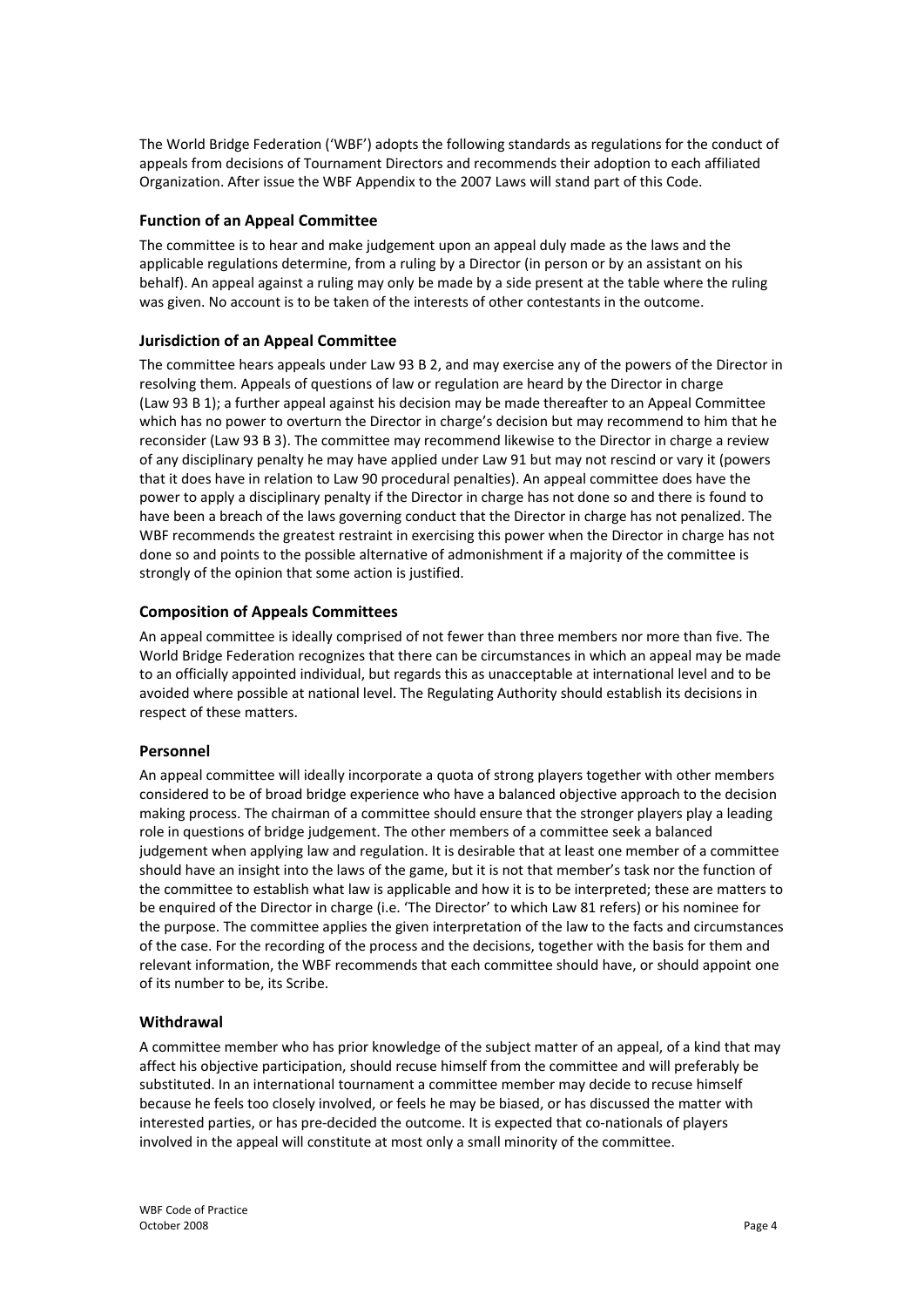#### **Concurrence of Appellants**

Law 92 D states:

*An appeal shall not be heard unless*

1. in a pairs event both members of the partnership concur in making the appeal (but in an individual *contest an appellant does not require his partner's concurrence).*

*2. in a team event the team captain concurs in making the appeal*.

An appeal shall not be entertained if it does not have the consent required. Note that the laws no longer say that an absent member is deemed to concur; consequently an appellant must give evidence of such concurrence.

#### **Duty of an Appeal Committee**

The duty of a committee is to hear the statements of the Director and the players, to allow captains to speak thereafter if they wish, and to explore with questions any aspects of the matter that a member wishes to clarify. The Director who presents the facts and the ruling to the committee should be the Director who went to the table. Evidence should be interrupted as little as possible and committee members should carefully avoid direct exchanges of opinion with other persons in attendance. It is essential that committee members and those appearing before them behave in a wholly courteous manner.

In his discretion the chairman may ask to see the appeal form prior to the hearing.

#### **Decisions of Appeal Committees**

No decision of an appeal committee is valid if not agreed, in the manner described hereafter, by a vote of the participating members of the committee. A participating member is one who has been present for the proceedings from the commencement of the Director's statement through to the final vote taken at the conclusion of the private deliberations of the committee. The Director's ruling remains unaltered when there is not an agreement to change it supported by a majority vote of the committee, the chairman having an (additional) casting vote in the event of a tie.

#### **Appeal to Regulating Authority**

No appeal to the Regulating Authority should be entertained if the prior stages of ruling and appeal have not been pursued and exhausted. It is legitimate for the Regulating Authority to set some limitation on matters that it will hear (but see the Law 93 C footnote above); it is a widespread practice, commended by the WBF, that the Regulating Authority will not review value judgements except where the appeal committee has made a judgement that can have no basis in its findings of the facts of a case. However, the Regulating Authority is responsible for compliance with any national law that may affect its action (Law 93 footnote). Debatable matters of law and/or regulation are valid questions for the Regulating Authority. Under Law 93 C 2 the Director in charge or the Appeals Committee may refer a matter to the Regulating Authority.

At international level the WBF urges that arrangements be instituted for an appeal to be considered against the decision of an appeal committee. However, the nature of international tournaments is such that appeals of this category should be restricted; it is suggested that to be heard such an appeal should be certified by one of a small number of nominated senior and expert individuals to be worthy of consideration. If this certificate is obtained it is recommended that the appeal be heard by a joint meeting of, say, the Rules and Regulations Committee with the Laws Committee under the chairmanship of the President or of his nominee for the purpose. Where this procedure applies, as for its own tournaments is henceforward the case with the WBF, the certifying individual is empowered to dismiss the appeal if he/she does not find its content appropriate for the attention of the joint committees.

#### **Score adjustment**

The award of an assigned adjusted score (see Law 12 C 1) is appropriate when a violation of law causes damage to an innocent side (although the extent of redress to this side may be affected, see below, if it has contributed to its own damage by wild or gambling action subsequent to the infraction). Damage exists when, because of an infraction, an innocent side obtains a table result less favourable than would have been the expectation had the infraction not occurred (see Law 12 B 1).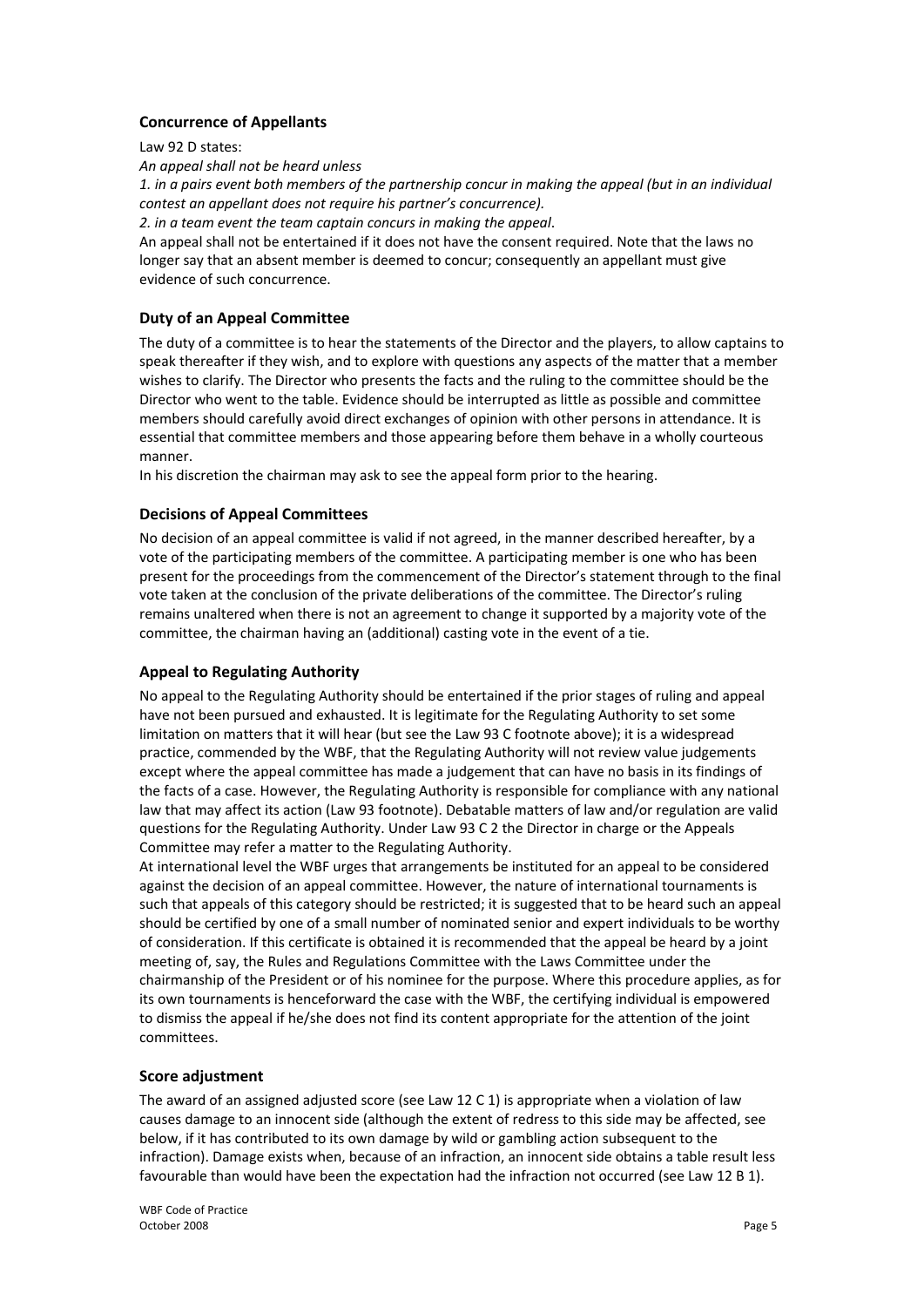If the damaged side has wholly or partly caused its own damage by wild or gambling action, it does not receive relief in the adjustment for such part of the damage as is self-inflicted. The offending side, however, should be awarded the score that it would have been allotted as the normal consequence of its infraction. A revoke by the innocent side subsequent to the infraction will affect its own score but again the infractor's score is to be adjusted as before without regard to the revoke. See Law 12 C 1 (b).

#### **Law 12 C 1 (c)**

#### Law 12 C 1 (c) states:

*In order to do equity, and unless the Regulating Authority forbids it, an assigned adjusted score may be weighted to reflect the probabilities of a number of potential results.* Law 12 C 1 (c) operates unless the Regulating Authority elects otherwise. It applies in WBF tournaments. (The Regulating Authority may elect to apply all or part of Law 12 C 1 (e) to replace all or part of Law 12 C 1 (c).) The purpose of this law is to enable the Director and an appeal committee

to form a view as to what is an equitable outcome in the score, and to implement that outcome. It

#### **Law 25**

Using bidding boxes a call is made when a bidding card is placed on the tray and released. When screens are in use Law 25 applies as written. A purposeful correction is not allowed.

#### **Director's judgement after consultation**

makes the appeal committee the final arbiter of equity.

It is the function of the Director to make a ruling in a judgemental matter, having consulted appropriately, that executes most accurately the intention of the laws. The desire is that the Director shall not rule automatically in favour of the non-offending side when he is in no doubt that a true judgement requires him to rule otherwise.

#### **Inclination of committee**

The expectation is that each appeal committee will presume initially that the Director's ruling is correct. The ruling is overturned only on the basis of evidence presented. For this reason the Director must inform the committee if a ruling in favour of the non-offending side reflects a margin of doubt that continues to exist after the appropriate consultation procedure.

#### **Ethics**

A contestant may be penalized only for a lapse of ethics where a player is in breach of the provisions of the laws in respect of conduct. A player who has conformed to the laws and regulations is not subject to criticism. This does not preclude encouragement of a generous attitude to opponents, especially in the exchange of information behind screens.

#### **'Unauthorized information'**

#### See Law 16.

Any information used as a basis for a call or play must be 'authorized'. For information to be deemed authorized there must be an indication from the laws or regulations that the use of that information is intended. Authorization does not follow automatically from a lack of prohibition. Unless there is an express prohibition it is lawful to use information that is given to the players for the procedures of the game, as described in the laws. Also, information is 'authorized' when the laws state it to be so. A player is permitted to make and use judgements about the abilities and tendencies of opponents and about the inclinations ('style') of his partner in matters where the partner's decisions are spontaneous rather than habitual or systemic. A player's habitual practices form part of his method and his partner's awareness of them is legitimate information; but such method is subject to any regulations governing partnership agreements and to the requisite disclosure. Habit is to be identified when an occurrence is so frequent that it may be anticipated. Not to disclose knowledge of partner's habits and practices is a violation of Law 40 (and thus illegal) when the call is made.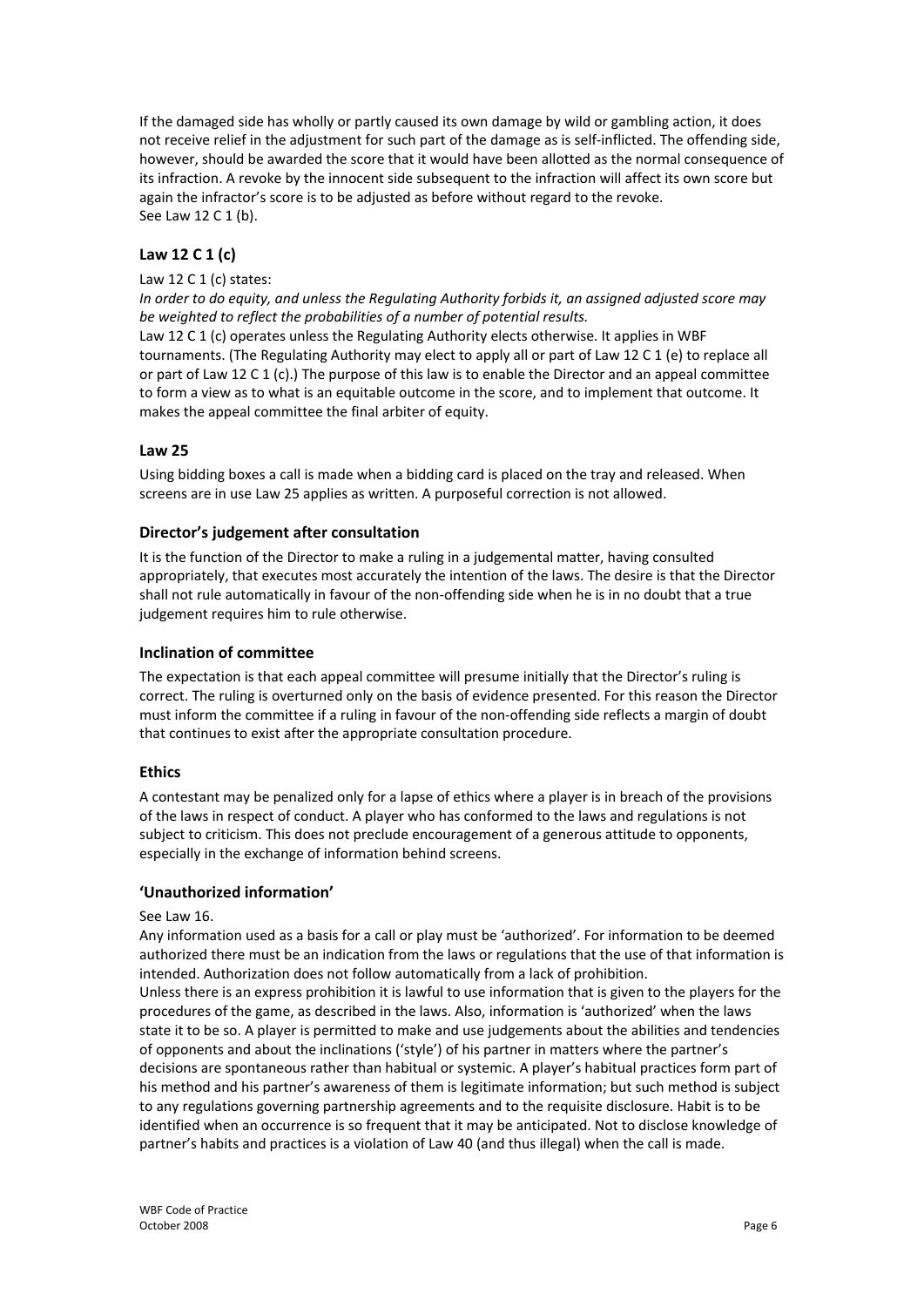#### **Use of unauthorized information**

If a player has knowledge that it is illegal or improper to use in choosing a call or play this knowledge is referred to as 'unauthorized information'. Such information may be obtained in any one of a number of ways. If it does not come from the player's partner the Director is instructed how to deal with it in Laws 16 C and 16 D. Law 16 D deals with information from withdrawn calls and plays; these include calls and plays withdrawn by partner. Other information received from partner is the kind that is most likely to be the subject of an appeal.

It is legal for a player to base a call or play on information from prior legal calls in the auction or from plays on the hand, from mannerisms of opponents, or from any other source authorized as already stated (see Laws 16 A 1 and 16 A 2). Any information obtained from partner otherwise is unauthorized and it is illegal to use it if it suggests a call or play. This includes any information that eases the choice of a call or play. (See Law 16 B.)

Examples of partner's actions that may convey unauthorized information are:

- a remark or question;
- the answer to a question;
- special emphasis or tone of voice, or a gesture;
- attention to an opponent's convention card at a
- significant moment when it is not partner's turn to call or play;
- examining opponent's convention card when dummy;
- a significant hesitation or undue haste when calling or
- playing a card;

but these are not the only ways in which unauthorized information may be transmitted and appeal committees will come across various other means that are not lawful.

When use of unauthorized information made available by partner is alleged there are four key questions for the appeal committee:

1. Does the accused player have unauthorized information in consequence of an action by his partner?

2. Could the unauthorized information suggest demonstrably the action that was taken by the player who possessed it?

3. Were there logical alternatives (or was there a logical alternative) that the player could have selected in place of the action that is questioned?

Law 16 B 1 (b) defines:

A logical alternative action is one that, among the class of players in question and using the methods *of the partnership, would be given serious consideration by a significant proportion of such players, of whom it is judged some might select it.*

4. Have opponents been damaged in consequence of the player's action when in possession

of the unauthorized information?

Damage is assessed in terms of the score obtained.

If the answer to each and every one of these four questions is 'yes' it is appropriate to adjust the score but not otherwise. It is important to keep in mind which member of the partnership has the unauthorized information and to consider only that player's actions when following the path to a judgement. A player who, without design, makes unauthorized information available to his partner does not commit an infraction of law or propriety; it is the use of that information that is a breach of the laws.

If it is shown beyond reasonable doubt that a player has intended to act in a way that will give unauthorized information to his partner, the Director in charge should be consulted as to the provisions of Law 73 B 1. If it is proven that such action has been prearranged with partner the committee consults the Director in charge concerning Law 73 B 2.

#### **Discrepancies between explanations given and the related hands**

Where the same explanation of a call is given to both members of the opposing side, it being subsequently confirmed that both members of the side giving the explanation agree this is its correct meaning (and there is no conflict with information on the convention card), if the hand to which the explanation relates is materially different from the explanation the matter should be dealt with under the laws and regulations concerned with psychic action.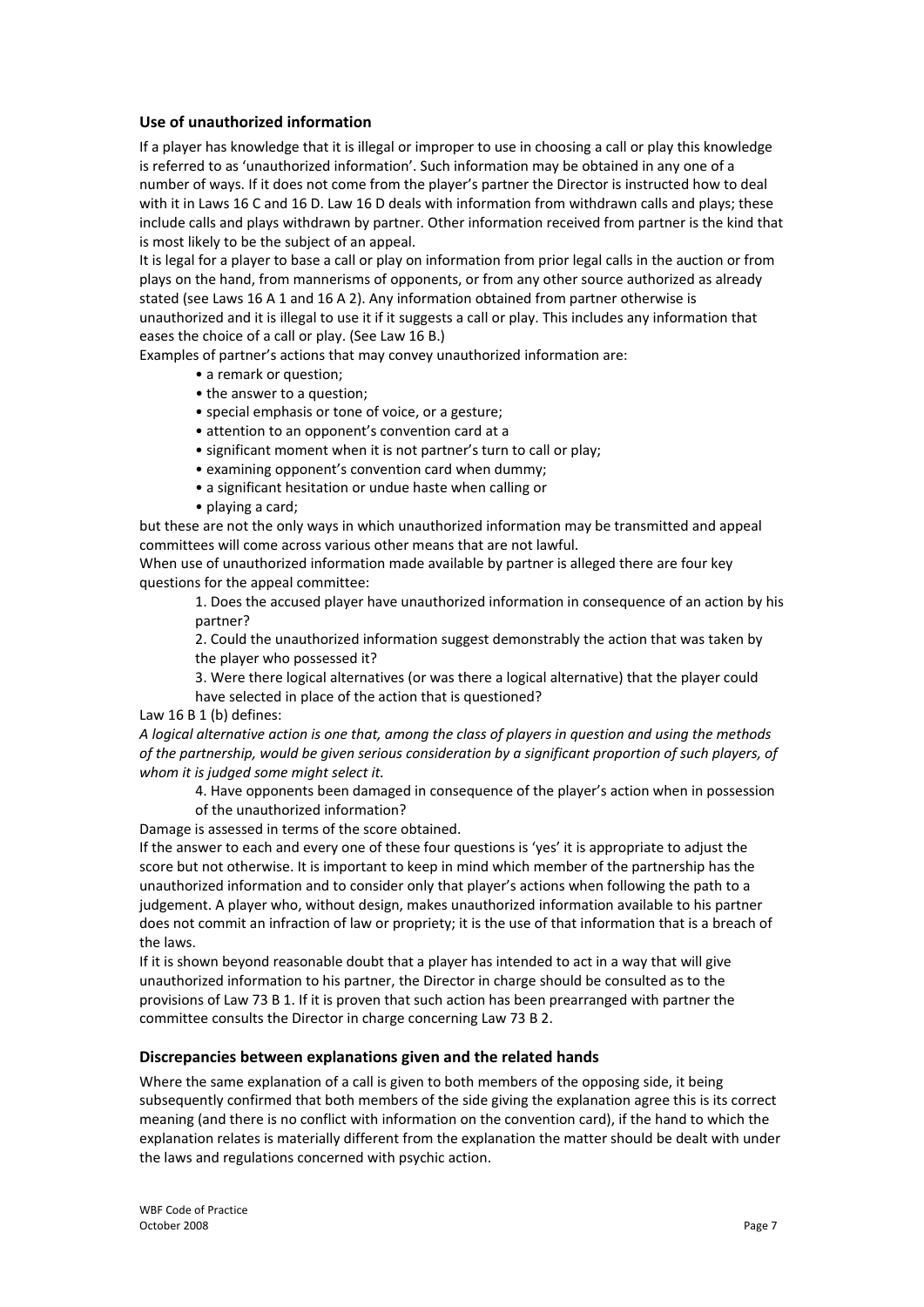If the members of a partnership offer differing explanations, or if a conflicting statement on the system card has caused an opponent to be confused, a procedural penalty for violation of Law 40 may be applied. As a separate issue, the score will be adjusted if opponents are damaged and the conditions for score adjustment are deemed to exist. (See earlier statement on score adjustment and also later statement on procedural penalties.)

#### **Psychic calls**

Definition of Psychic Call: "A deliberate and gross misstatement of honour strength and/or of suit length".

A psychic call is lawful if not based upon a partnership understanding (a Regulating Authority may use Law 40 B 2 (d) to restrict the use of psychic artificial calls). No penalty or score adjustment may be awarded against such lawful action. A partnership understanding exists if it is explicitly agreed by the partnership; alternatively it may exist because it is the implicit consequence of one of a number of circumstances. To deem that such an implicit understanding exists it must be determined that the partner of the player who psyches has a heightened awareness that in the given situation the call may be psychic. This will be the case only if in the opinion of the committee one of the following circumstances is established:

(a) similar psychic action has occurred in the partnership on several occasions in the past, and not so long ago that the memory of the actions has faded in the

partner's mind — habit is to be identified when an occurrence is so frequent that it may be anticipated; or

(b) in the recent past a similar psychic call has occurred in the partnership and it is considered the memory of it is so fresh that it cannot have faded from mind; or (c) psychic calls of various kinds have occurred in the partnership with such frequency, and sufficiently recently, that the partner is clearly aware of the

tendency for such psychic calls to occur; or

(d) the members of the partnership are mutually aware of some significant external matter that may help recognition of the psychic call.

A psychic call which is found on the above basis to be a matter of partnership understanding is disallowed and a score adjustment may be awarded, together with a procedural penalty to the offending side if deemed appropriate. Players who are found to have any explicit agreement concerning psychic calls, or an implicit agreement concerning a particular kind of psychic call, are to be reminded that they have a partnership agreement that is subject to the regulations established under the authority of Law 40. In particular, see Law 40 C 1.

#### **Disclosure of psychic tendencies**

A partnership may not defend itself against an allegation that its psychic action is based upon an understanding by claiming that, although the partner had an awareness of the possibility of a psychic in the given situation, the partner's actions subsequent to the psychic have been entirely normal. The opponents are entitled to an equal and timely awareness of any agreement, explicit or implicit, since it may affect their choice of action and for this reason the understanding must be disclosed.

#### **False carding by defenders**

Always provided that a true disclosure is made of the agreed meanings and expectations of card plays by defenders, intermittent false carding by defenders is lawful. Declarer then relies at his own risk upon his reading of the fall of the cards.

(See 'Unauthorized Information'.)

#### **Action behind screens**

The intention of screens is to reduce to the minimum circumstances in which the members of a partnership are mutually aware of any matter not part of the legal auction. Players on the other side of a screen are not to be made aware of an irregularity if it is rectified before the tray is passed under the screen. All consequences of an irregularity so rectified are null save in relation to the possibility that the screenmate of an offender may be misled by a conclusion drawn from the occurrence. The offender may avert this consequence by a helpful and adequate explanation to the screenmate.